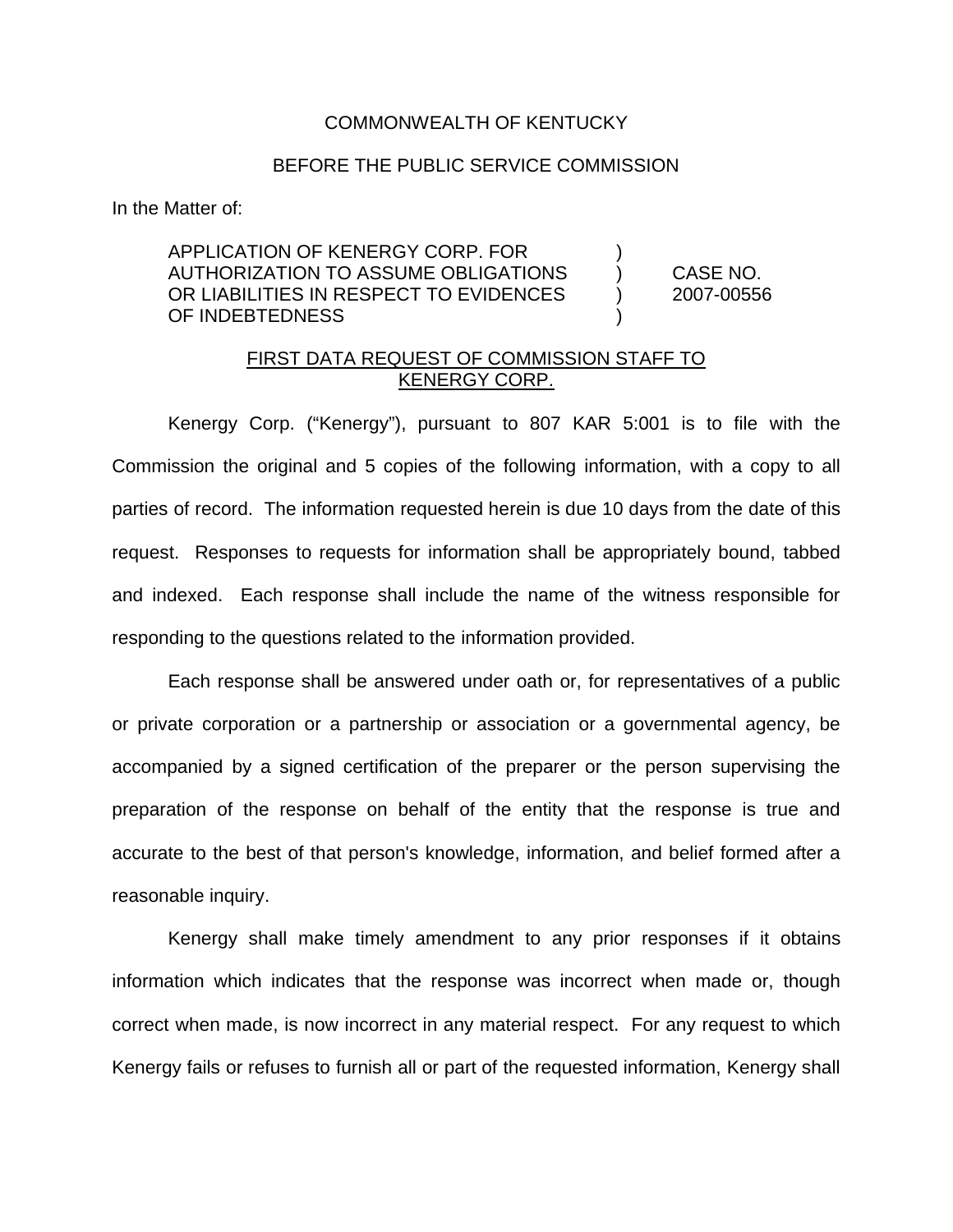provide a written explanation of the specific grounds for its failure to completely and precisely respond.

Careful attention shall be given to copied material to ensure that it is legible. When the requested information has been previously provided in this proceeding in the requested format, reference may be made to the specific location of that information in responding to this request. When applicable, the requested information shall be separately provided for total company operations and jurisdictional operations.

1. Refer to the Application, page 1. Kenergy has identified interest rate swaps, caps, floors, collars, treasury locks, and forward rate agreements as the types of interest management products its Board of Directors have authorized to manage interest rate risk.

a. For each of the identified products, indicate whether the product is usually utilized when the debt carries a fixed, variable, or floating interest rate.

b. Is Kenergy requesting authorization to use any of the identified products irrespective of the type of interest rate on the debt, or are certain of the identified products to be used only in conjunction with specific types of interest rates?

2. Refer to the Application, page 2. Kenergy's Board of Directors has limited the use of interest rate management products to debt no greater than \$5,500,000. Kenergy notes in the application that it has pending before the Rural Utilities Service ("RUS") an application for a loan in the amount of \$31,622,000. How did Kenergy's Board of Directors determine that \$5,500,000 was the reasonable limit for examination of interest rate management products?

-2- Case No. 2007-00556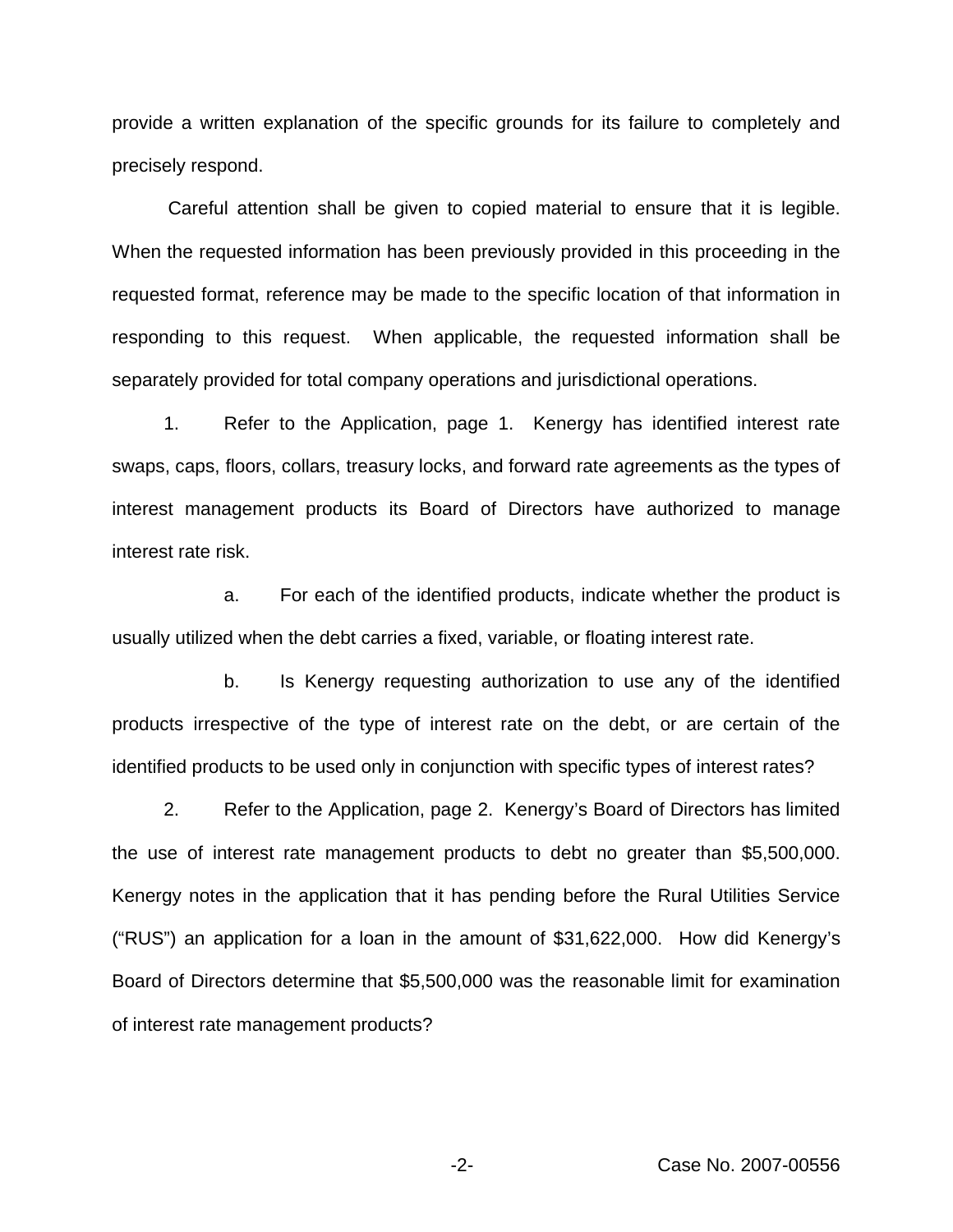3. Refer to the Application, page 2. Kenergy states that if it is satisfied with its experience managing interest rate risk, it may want to increase the amount of funds covered by interest rate management products and to deal with entities other than CoBank in interest rate risk management transactions.

a. Explain in detail how Kenergy plans to determine its "satisfaction" with managing interest rate risk.

b. Provide citations to financial articles, texts, or other scholarly works which endorse the type of analysis to be used by Kenergy to determine its "satisfaction" with managing interest rate risk.

4. Refer to the Application, Exhibit 2, page 6. The treasury lock example on this page shows when Kenergy would pay CoBank and when CoBank would pay Kenergy.

a. Are there any costs to Kenergy, other than those shown in this example, associated with the use of a treasury lock? Explain the response.

b. If the situation required a payment from Kenergy, does Kenergy anticipate any problems making the payment?

5. Concerning the proposed treasury lock and the pending RUS loan:

a. Is the treasury lock specifically linked to the \$5,500,000 limit Kenergy's Board of Directors has established or to the \$31,622,000 RUS loan? Explain the response.

b. If the Commission approves the proposed treasury lock and Kenergy's Board of Directors agrees to raise the debt limit subject to interest rate management products to the full amount of the pending RUS loan, does Kenergy

-3- Case No. 2007-00556